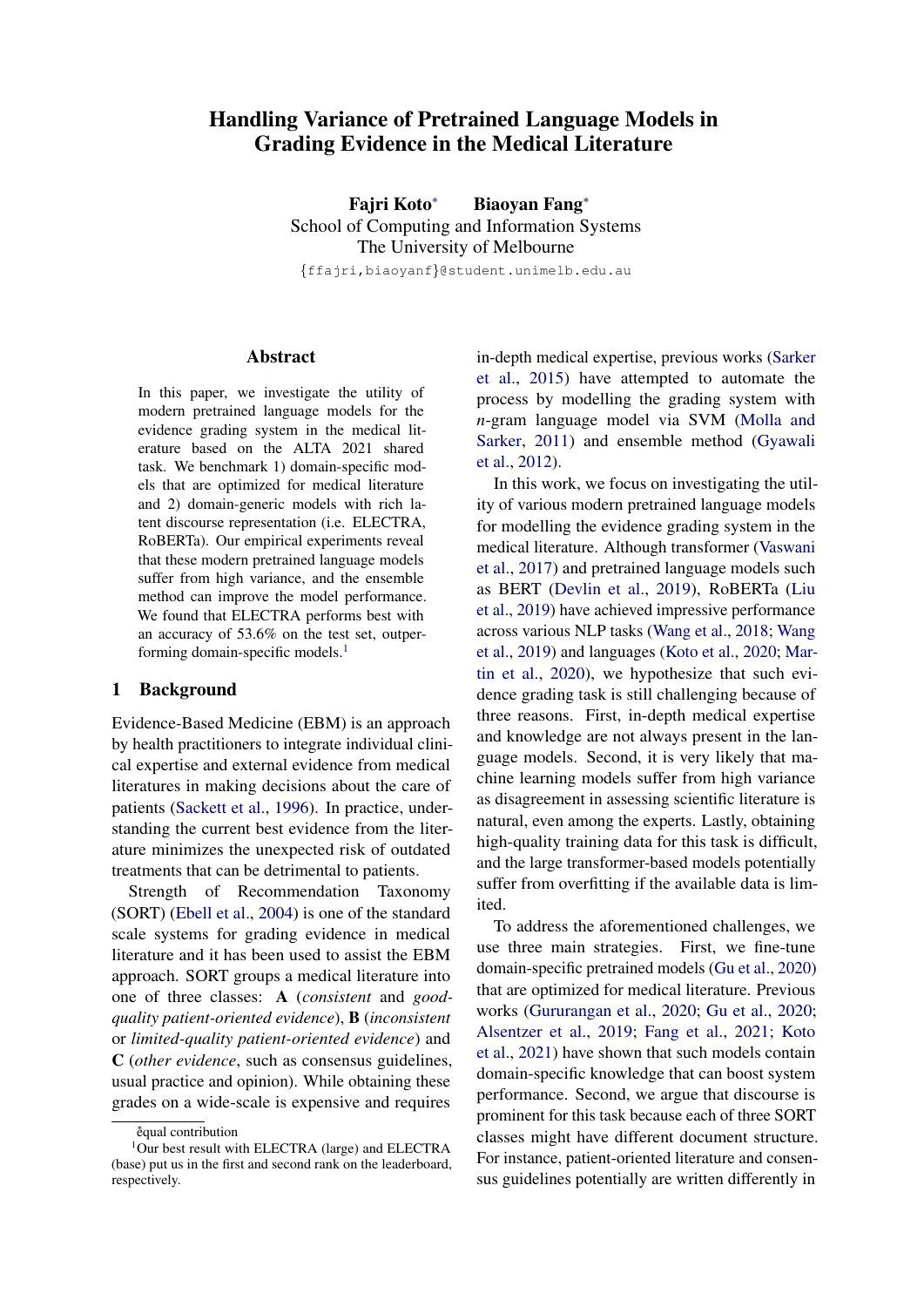<span id="page-1-1"></span>00667 A 10796398 11508437 00668 A 9036306 00669 C 7391096 11204962 7790481 6863528 00670 B 9569395 12069675 00671 B 11083602 10875559 15283004

Figure 1: Sample training data from ALTA 2021 shared task.

terms of flow and discourse. In this work, rather than employing a complicated discourse parser [\(Yu](#page-5-8) [et al.,](#page-5-8) [2018;](#page-5-8) [Koto et al.,](#page-4-9) [2019,](#page-4-9) [2021\)](#page-4-10), we rely on modern pretrained language models such as ELEC-TRA [\(Clark et al.,](#page-4-11) [2020\)](#page-4-11) that contains a rich latent discourse representation [\(Koto et al.,](#page-4-12) [2021\)](#page-4-12). Lastly, similar to [Gyawali et al.](#page-4-1) [\(2012\)](#page-4-1), we also perform ensemble learning to tackle the high variance issue of models.

# 2 Dataset

We conduct our experiments based on the ALTA [2](#page-1-0)021 shared task<sup>2</sup> which aims to automatically grade evidence in the medical literature. The grading system follows the SORT framework [\(Ebell](#page-4-0) [et al.,](#page-4-0) [2004\)](#page-4-0) with three classes: A (Strong), B (Moderate) and C (Weak).

As shown in Figure [1](#page-1-1) each line in the training data is a single piece of evidence and consists of an ID, a SORT grade, and a list of re-source/publication ID(s) from PubMed.<sup>[3](#page-1-2)</sup> Each publication ID is mapped to an XML file containing bibliographic information (e.g. title, author, affiliation, etc.), abstract, and some meta-data such as type and status of the publication.

In Table [1,](#page-1-3) we present overall statistics of the train, development and test sets. First, nearly 45% of the train and development data are classified as class B. We also found there is no significant difference in terms of the number of resources and words between each subset.

#### 3 Proposed Methods

Figure [2](#page-2-0) describes the best model that we submit to ALTA 2021 shared task. We use filtered ensemble method over 3 domain-specific pretrained language models: 1) Biomed BERT [\(Gu et al.,](#page-4-4) [2020\)](#page-4-4), 2) Biomed RoBERTa [\(Gururangan et al.,](#page-4-5) [2020\)](#page-4-5) and 3) Biomed RoBERTa that is further pretrained with the training set for 400 epochs, denoted as Task

<span id="page-1-3"></span>

| Train | Dev   | <b>Test</b> |
|-------|-------|-------------|
| 677   | 178   | 183         |
| 212   | 48    |             |
| 311   | 80    |             |
| 154   | 50    |             |
| 2.4   | 2.5   | 2.3         |
| 269.9 | 262.6 | 274.1       |
| 655.9 | 653.7 | 643.9       |
|       |       |             |

Table 1: Overall statistics of the ALTA 2021 shared task dataset. Evidence classes in test dataset are withheld by the organizer. "Ave. resources per evidence" means the average number of XML files the evidence has. "Ave. words per abstract" means the average number of words per single abstract. "Ave. words per evidence" means the average number of words per evidence, including journal name, title and abstract.

Adaptive Pretraining (TAPT) model; and 3 domaingeneric pretrained language models: 1) RoBERTa [\(Liu et al.,](#page-5-4) [2019\)](#page-5-4), 2) ELECTRA, and 3) ELEC-TRA (large) [\(Clark et al.,](#page-4-11) [2020\)](#page-4-11). The selection of RoBERTa and ELECTRA is based on their rich latent discourse representation as reported by [Koto](#page-4-12) [et al.](#page-4-12) [\(2021\)](#page-4-12).

Given a list of resources or publications  $R =$  ${r_1, r_2, ..., r_n}$  for evidence x, we construct an input sequence as follows. First, each resource  $r_i$ consists of journal name  $j_i$ , title  $t_i$ , and abstract  $a_i$ . We form an input sequence  $x$  as the concatenation of all texts  $j_1 \oplus t_1 \oplus a_1 \oplus ... \oplus j_n \oplus t_n \oplus a_n$ . We truncate a resource  $r_i$  if the tokens are more than 250, and set the maximum length of the input  $x$  to be 512.

To understand the variance of pretrained language models in this task, we fine-tune each model with 100 different random seeds. For ensemble learning, we first select models with accuracy more than hyper-parameter  $\alpha$  (values range between 0 and 1) and apply two types of voting mechanism to aggregate the prediction: 1) simple voting based on majority classes, and 2) filtered voting. For the second approach, if the selected  $n$  models have an even class distribution, we set class B as the prediction, otherwise normal majority voting is applied. Mathematically, this even prediction is determined based on a threshold  $\beta$  as follows:

$$
\frac{1}{3}(|y_A - y_B| + |y_A - y_C| + |y_B - y_C|) \le \beta
$$

where  $y_A$ ,  $y_B$ ,  $y_C$  are the occurrence of class A, B, and C in  $n$  models prediction, respectively (meaning  $y_A + y_B + y_C = n$ , and  $|y_A - y_B|$  indicates the

<span id="page-1-0"></span><sup>2</sup>[https://www.alta.asn.au/events/](https://www.alta.asn.au/events/sharedtask2021/index.html) [sharedtask2021/index.html](https://www.alta.asn.au/events/sharedtask2021/index.html)

<span id="page-1-2"></span><sup>3</sup><https://pubmed.ncbi.nlm.nih.gov/>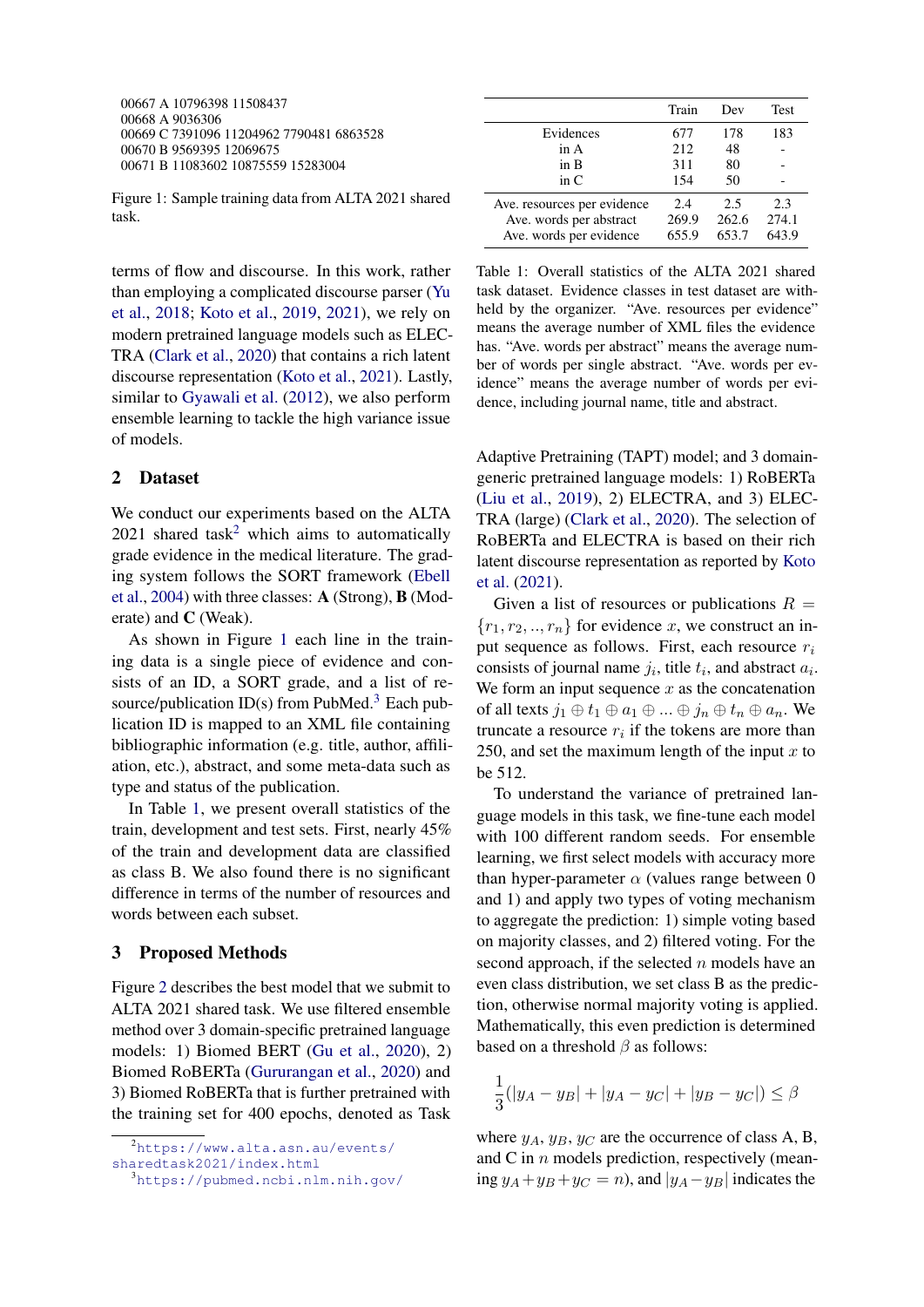<span id="page-2-0"></span>

Figure 2: Filtered ensemble model used in this task.

absolute difference of class A and B occurrence.  $\beta$ is a hyper-parameter with values ranging between 0 and n, and  $\beta$  < 0 means normal majority voting is applied. All parameters (including  $\alpha$  and  $\beta$ ) are tuned based on the development set.

#### 4 Experiments

#### 4.1 Set-up

We use the huggingface Pytorch framework [\(Wolf](#page-5-9) [et al.,](#page-5-9)  $2020$ ) for the experiments.<sup>[4](#page-2-1)</sup> In total, there are 6 models: 1) Biomed BERT,  $5$  2) Biomed RoBERTa,[6](#page-2-3) , 3) Biomed RoBERTa (TAPT), 4) RoBERTa,  $(7, 5)$  $(7, 5)$  $(7, 5)$  ELECTRA,  $(8, 6)$  $(8, 6)$  $(8, 6)$  ELECTRA  $(1)$ Each model is fine-tuned for 20 epochs with a batch size of 10, warm-up of 10% of the total steps, learning rate of 5e–5, Adam optimizer with epsilon of 1e–8, and early stopping with patience of 5.

In this work, accuracy is used as the primary evaluation metric, following ALTA 2021 shared task description.

#### 4.2 Results over Development Set

In Table [2,](#page-2-7) we report the aggregate score (mean, max, min, std) of 100 runs of each models. First, we observe that Biomed RoBERTa has the highest average performance of 59.5, but only 0.3 higher than ELECTRA. In fact, Domain-generic models such as RoBERTa and ELECTRA outperform Biomed BERT and Biomed RoBERTa (TAPT), despite their domain/task-adaptive pretraning. We also found that even with 100 different random

<span id="page-2-7"></span>

| Model                 | <b>Accuracy</b> |      |      |      |
|-----------------------|-----------------|------|------|------|
|                       | Mean            | Max  | Min  | Std  |
| <b>Biomed BERT</b>    | 58.7            | 66.9 | 52.8 | 2.9  |
| Biomed RoBERTa        | 59.5            | 67.4 | 55.1 | 2.5  |
| Biomed RoBERTa (TAPT) | 58.3            | 65.7 | 52.8 | 2.6  |
| <b>RoBERTa</b>        | 59.1            | 64.6 | 53.9 | 2.2. |
| <b>ELECTRA</b>        | 59.2            | 65.7 | 44.9 | 3.6  |
| ELECTRA (large)       | 53.3            | 64.6 | 44.9 | 6.7  |

Table 2: Experiment results on development set over 100 different random seeds.

seeds, all models still have relatively high variance (std) with more than 2 points. ELECTRA (large) suffers worst from this issue, compared to the other models.

In Table [3,](#page-3-0) we describe the main experiment results. For baselines, we run unigram and bigram representation with Naive Bayes and Logistic Regression, and found the results are less optimal. For the ensemble method, we perform grid search over  $\alpha \in \{0.60, 0.61, 0.62, 0.63, 0.64, 0.65\}$  and  $\beta \in \{-1, 0, \ldots, n\}$ . *n* is number of models after filtered by parameter  $\alpha$ . Ensemble results presented in Table [3](#page-3-0) use the best combinations of  $\alpha$  and  $\beta$ .

First, we perform ensemble method with all 500 "base" models from Table [2,](#page-2-7) and obtain accuracy of 69.7, 2 points higher than the best Biomed RoBERTa model (max in Table [2\)](#page-2-7). 8 selected models after filtering with  $\alpha$  are 2 Biomed RoBERTa, 2 Biomed RoBERTA (TAPT), 2 Biomed BERT, and 2 ELECTRA. In the next results, we also perform a grid search for each 6 pretrained language models (each initially has 100 models), and found that ELECTRA performs best with an accuracy of 70.2, outperforming all domain-specific models.

Another thing to note is that parameter  $\beta$  or fil-

<span id="page-2-2"></span><span id="page-2-1"></span><sup>4</sup><https://huggingface.co/>

<sup>5</sup>microsoft/BiomedNLP-PubMedBERT-baseuncased-abstract-fulltext

<span id="page-2-3"></span><sup>6</sup>allenai/biomed roberta base

<span id="page-2-4"></span><sup>7</sup>roberta-base

<span id="page-2-5"></span><sup>8</sup>google/electra-base-discriminator

<span id="page-2-6"></span><sup>9</sup>google/electra-large-discriminator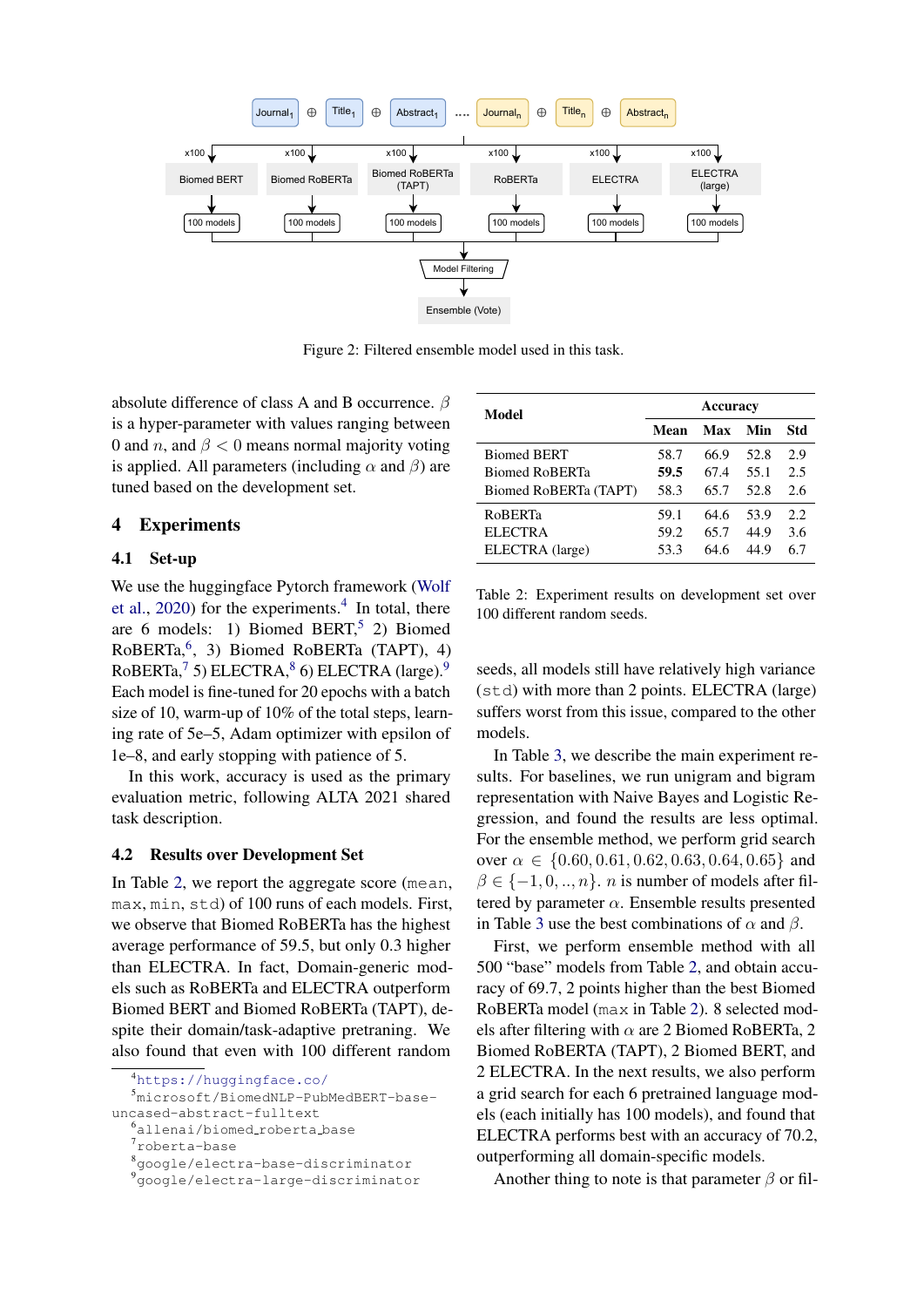<span id="page-3-0"></span>

| Model                                | <b>Hyper-parameters</b> |                      | Filtered models $(n)$ | Acc. |
|--------------------------------------|-------------------------|----------------------|-----------------------|------|
|                                      | $\alpha$                | ß                    |                       |      |
| <b>Baseline</b>                      |                         |                      |                       |      |
| Naive Bayes (unigram+bigram)         |                         |                      |                       | 46.1 |
| Logistic Regression (unigram+bigram) |                         |                      |                       | 51.1 |
| Ensemble method                      |                         |                      |                       |      |
| All 500 "base" models                | 0.65                    | $\{-1,0,1\}$         | 8                     | 69.7 |
| <b>Biomed BERT</b>                   | 0.62                    | $\{-1,0,1,2,3\}$     | 11                    | 68.5 |
| <b>Biomed RoBERTa</b>                | 0.63                    |                      | 7                     | 67.4 |
| Biomed RoBERTa (TAPT)                | 0.62                    |                      | 11                    | 66.3 |
| <b>RoBERTa</b>                       | 0.64                    | $\{-1,0,1\}$         | 3                     | 67.9 |
| <b>ELECTRA</b>                       | 0.63                    | $\{-1,0,1\}$         | 6                     | 70.2 |
| ELECTRA (large)                      | 0.61                    | $\{-1,0,1,2,3,4,5\}$ | 18                    | 67.4 |

Table 3: Results of baseline vs. ensemble methods on the development set. Parameter  $\alpha$  and  $\beta$  are selected based on the grid search.

<span id="page-3-1"></span>

| Model                 | <b>Accuracy</b> |           |  |
|-----------------------|-----------------|-----------|--|
|                       |                 | Dev Test  |  |
| All 500 "base" models | 69.7            | 49.7      |  |
| ELECTRA               |                 | 70.2 50.2 |  |
| ELECTRA (large)       |                 | 67.4 53.6 |  |

Table 4: Results of selected model (for shared task submission) on the development and test set.

tered voting mechanism is not significant except for Biomed RoBERTa. From Table [3](#page-3-0) we can see that the optimal combinations of  $\alpha$  and  $\beta$  for 5 ensemble models have  $\beta = -1$ , which indicates that the standard majority voting solely can yield the optimal result.

#### 4.3 Results over Test Set

We pick the three best models for ALTA 2021 shared task submission as shown in Table [4.](#page-3-1) These models are the ensemble methods from Table [3:](#page-3-0) 1) All 500 "base" models, 2) ELECTRA, and 3) ELECTRA (large). We observe that the gap between development and test set is high, roughly 20 points, which can be due to overfitting problems and small training sets. The best models on the test set are ELECTRA and ELECTRA (large) with the accuracies of 50.2 and 53.6, respectively. Our best result with ELECTRA (large) put us in the first rank on the leaderboard.<sup>[10](#page-3-2)</sup>

<span id="page-3-3"></span>

Figure 3: Label distributions on development and test set using ELECTRA (large).

# 5 Discussions and Conclusion

Figure [3](#page-3-3) describes label distributions on development and test sets using our best model, ELECTRA (large). First, we found that the model tends to predict class B on the development, with a disparity of +23 instances with the gold label B. In contrast, the model only classifies 31 instances as class C, despite being there 50 gold labels C. Lastly, our final prediction in the test sets has a ratio of 40:109:34 of class A:B:C, respectively, and the graph in Figure [3](#page-3-3) describes a similar shape with the development set prediction.

In conclusion, we have shown in this experiment that grading evidence in the medical literature is a challenging task, and modern pretrained language models suffer from high-variance issues. Interestingly, we found that ELECTRA, the domaingeneral models outperform domain-specific models through ensemble methods. We argue that this is

<span id="page-3-2"></span><sup>&</sup>lt;sup>10</sup>The committee limits three submissions for each team. At the end of the competition, ELECTRA result with accuracy 50.2 is picked and put us in the second rank.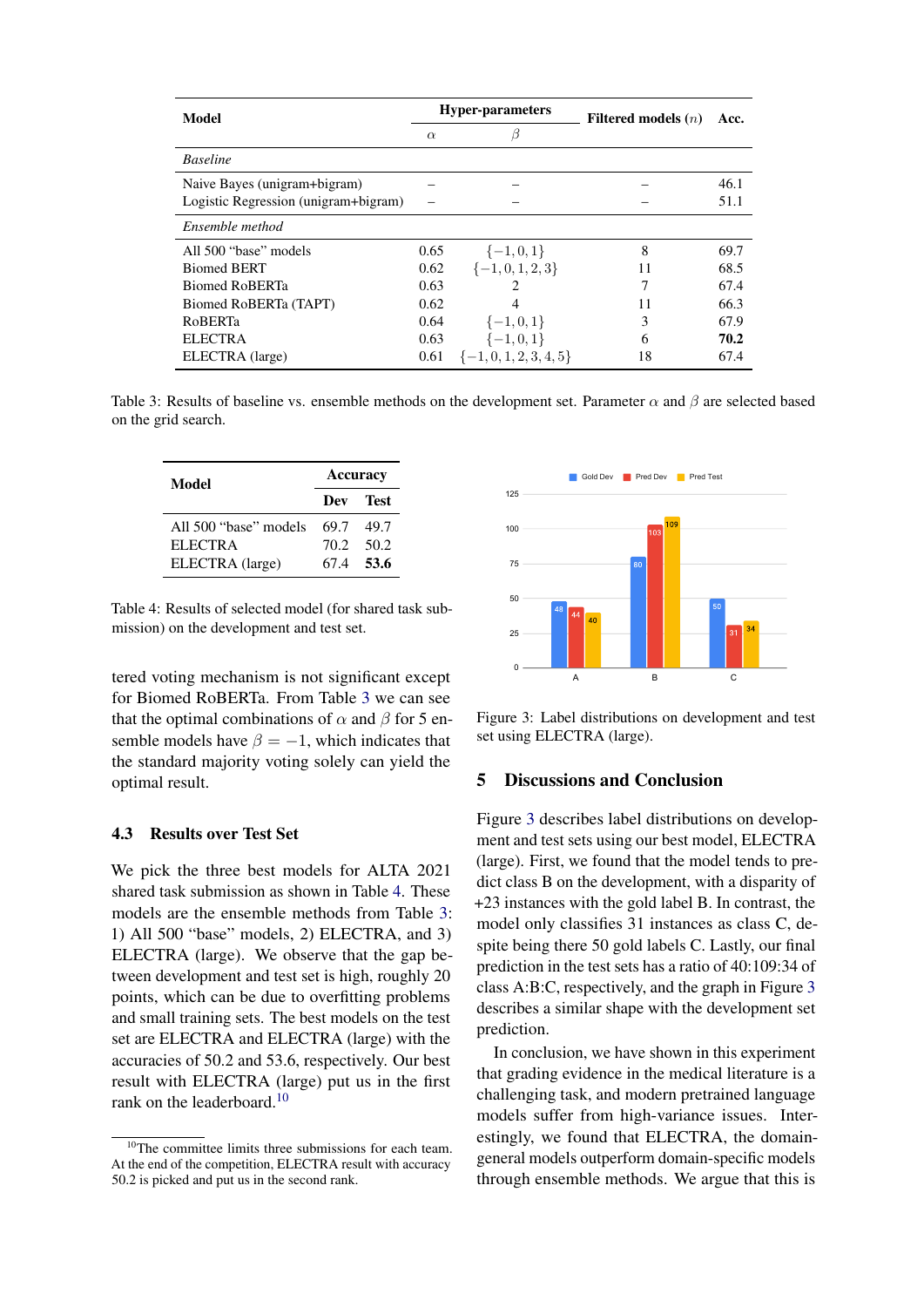because discourse is one of the relevant features for this task. This is in line with [Koto et al.](#page-4-12) [\(2021\)](#page-4-12) that has shown that the last layer of ELECTRA contains the richest latent discourse representation, compared to BERT, RoBERTa, ALBERT [\(Lan et al.,](#page-4-13) [2019\)](#page-4-13), GPT2 [\(Radford et al.,](#page-5-10) [2019\)](#page-5-10), BART [\(Lewis](#page-4-14) [et al.,](#page-4-14) [2020\)](#page-4-14), and T5 [\(Raffel et al.,](#page-5-11) [2019\)](#page-5-11).

# Acknowledgments

In this work, Fajri Koto is supported by the Australia Awards Scholarship (AAS), funded by the Department of Foreign Affairs and Trade (DFAT), Australia. Biaoyan Fang is supported by a graduate research scholarship from the Melbourne School of Engineering.

# References

- <span id="page-4-6"></span>Emily Alsentzer, John Murphy, William Boag, Wei-Hung Weng, Di Jindi, Tristan Naumann, and Matthew McDermott. 2019. [Publicly available clini](https://doi.org/10.18653/v1/W19-1909)[cal BERT embeddings.](https://doi.org/10.18653/v1/W19-1909) In *Proceedings of the 2nd Clinical Natural Language Processing Workshop*, pages 72–78, Minneapolis, Minnesota, USA. Association for Computational Linguistics.
- <span id="page-4-11"></span>Kevin Clark, Minh-Thang Luong, Quoc V Le, and Christopher D Manning. 2020. Electra: Pre-training text encoders as discriminators rather than generators. *arXiv preprint arXiv:2003.10555*.
- <span id="page-4-2"></span>Jacob Devlin, Ming-Wei Chang, Kenton Lee, and Kristina Toutanova. 2019. [BERT: Pre-training of](https://doi.org/10.18653/v1/N19-1423) [deep bidirectional transformers for language under](https://doi.org/10.18653/v1/N19-1423)[standing.](https://doi.org/10.18653/v1/N19-1423) In *Proceedings of the 2019 Conference of the North American Chapter of the Association for Computational Linguistics: Human Language Technologies, Volume 1 (Long and Short Papers)*, pages 4171–4186, Minneapolis, Minnesota. Association for Computational Linguistics.
- <span id="page-4-0"></span>Mark H Ebell, Jay Siwek, Barry D Weiss, Steven H Woolf, Jeffrey Susman, Bernard Ewigman, and Marjorie Bowman. 2004. Strength of recommendation taxonomy (sort): a patient-centered approach to grading evidence in the medical literature. *The Journal of the American Board of Family Practice*, 17(1):59–67.
- <span id="page-4-7"></span>Biaoyan Fang, Christian Druckenbrodt, Saber A Akhondi, Jiayuan He, Timothy Baldwin, and Karin Verspoor. 2021. [ChEMU-ref: A corpus for model](https://aclanthology.org/2021.eacl-main.116)[ing anaphora resolution in the chemical domain.](https://aclanthology.org/2021.eacl-main.116) In *Proceedings of the 16th Conference of the European Chapter of the Association for Computational Linguistics: Main Volume*, pages 1362–1375, Online. Association for Computational Linguistics.
- <span id="page-4-4"></span>Yu Gu, Robert Tinn, Hao Cheng, Michael Lucas, Naoto Usuyama, Xiaodong Liu, Tristan Naumann,

Jianfeng Gao, and Hoifung Poon. 2020. [Domain](http://arxiv.org/abs/arXiv:2007.15779)[specific language model pretraining for biomedical](http://arxiv.org/abs/arXiv:2007.15779) [natural language processing.](http://arxiv.org/abs/arXiv:2007.15779)

- <span id="page-4-5"></span>Suchin Gururangan, Ana Marasović, Swabha Swayamdipta, Kyle Lo, Iz Beltagy, Doug Downey, and Noah A. Smith. 2020. [Don't stop pretraining:](https://doi.org/10.18653/v1/2020.acl-main.740) [Adapt language models to domains and tasks.](https://doi.org/10.18653/v1/2020.acl-main.740) In *Proceedings of the 58th Annual Meeting of the Association for Computational Linguistics*, pages 8342–8360, Online. Association for Computational Linguistics.
- <span id="page-4-1"></span>Binod Gyawali, Thamar Solorio, and Yassine Benajiba. 2012. [Grading the quality of medical evi](https://aclanthology.org/W12-2422)[dence.](https://aclanthology.org/W12-2422) In *BioNLP: Proceedings of the 2012 Workshop on Biomedical Natural Language Processing*, pages 176–184, Montréal, Canada. Association for Computational Linguistics.
- <span id="page-4-9"></span>Fajri Koto, Jey Han Lau, and Timothy Baldwin. 2019. [Improved document modelling with a neural dis](https://aclanthology.org/U19-1010)[course parser.](https://aclanthology.org/U19-1010) In *Proceedings of the The 17th Annual Workshop of the Australasian Language Technology Association*, pages 67–76, Sydney, Australia. Australasian Language Technology Association.
- <span id="page-4-12"></span>Fajri Koto, Jey Han Lau, and Timothy Baldwin. 2021. [Discourse probing of pretrained language models.](https://doi.org/10.18653/v1/2021.naacl-main.301) In *Proceedings of the 2021 Conference of the North American Chapter of the Association for Computational Linguistics: Human Language Technologies*, pages 3849–3864, Online. Association for Computational Linguistics.
- <span id="page-4-8"></span>Fajri Koto, Jey Han Lau, and Timothy Baldwin. 2021. IndoBERTweet: A pretrained language model for Indonesian twitter with effective domainspecific vocabulary initialization. *arXiv preprint arXiv:2109.04607*.
- <span id="page-4-10"></span>Fajri Koto, Jey Han Lau, and Timothy Baldwin. 2021. [Top-down discourse parsing via sequence labelling.](https://aclanthology.org/2021.eacl-main.60) In *Proceedings of the 16th Conference of the European Chapter of the Association for Computational Linguistics: Main Volume*, pages 715–726, Online. Association for Computational Linguistics.
- <span id="page-4-3"></span>Fajri Koto, Afshin Rahimi, Jey Han Lau, and Timothy Baldwin. 2020. [IndoLEM and IndoBERT: A bench](https://doi.org/10.18653/v1/2020.coling-main.66)[mark dataset and pre-trained language model for In](https://doi.org/10.18653/v1/2020.coling-main.66)[donesian NLP.](https://doi.org/10.18653/v1/2020.coling-main.66) In *Proceedings of the 28th International Conference on Computational Linguistics*, pages 757–770, Barcelona, Spain (Online). International Committee on Computational Linguistics.
- <span id="page-4-13"></span>Zhenzhong Lan, Mingda Chen, Sebastian Goodman, Kevin Gimpel, Piyush Sharma, and Radu Soricut. 2019. Albert: A lite bert for self-supervised learning of language representations. *arXiv preprint arXiv:1909.11942*.
- <span id="page-4-14"></span>Mike Lewis, Yinhan Liu, Naman Goyal, Marjan Ghazvininejad, Abdelrahman Mohamed, Omer Levy, Veselin Stoyanov, and Luke Zettlemoyer.